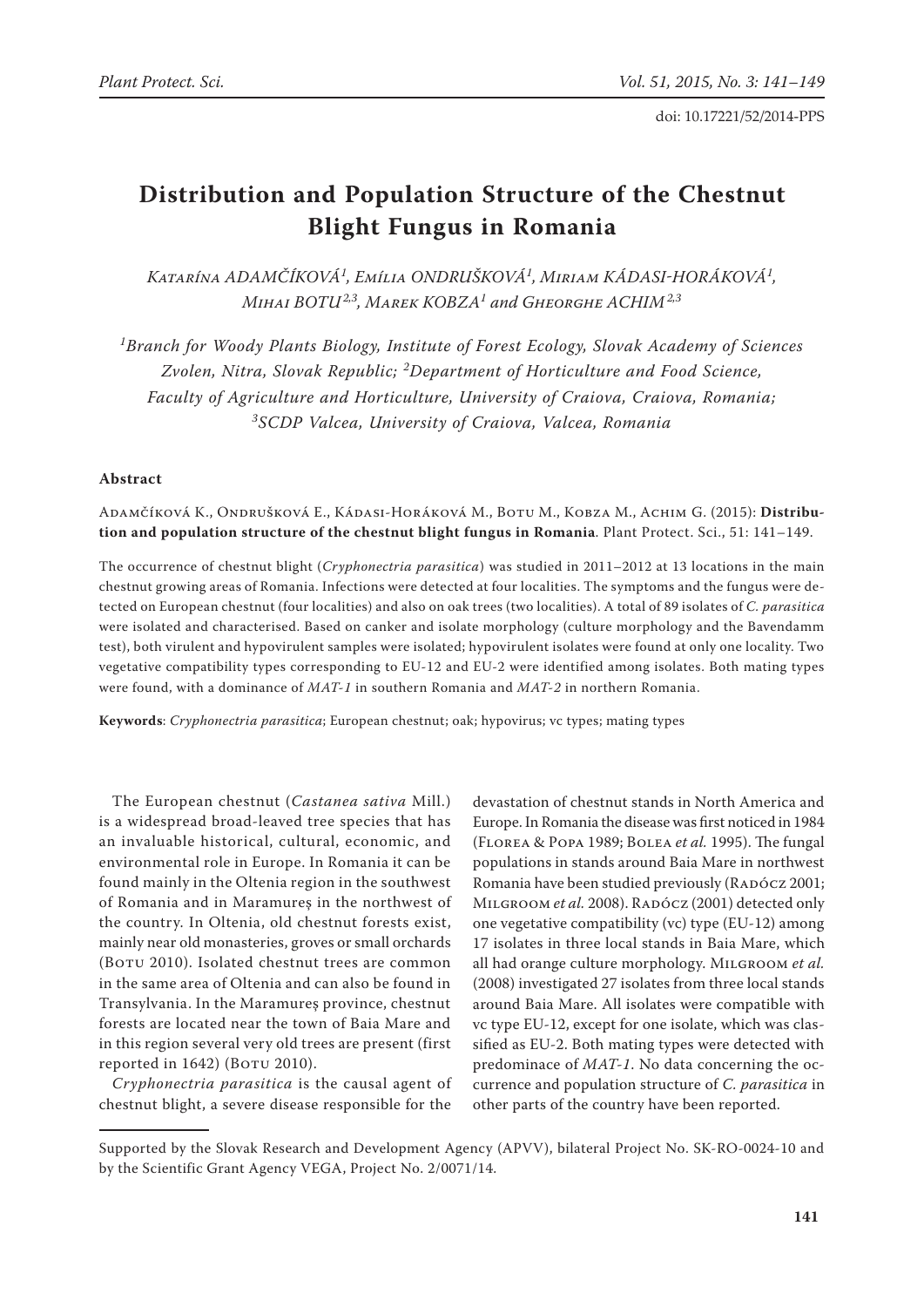The predominance of vc type EU-12 and mating type idiomorph *MAT-1* is generally observed in southeast Europe – Bulgaria (Milgroom *et al.* 2008), Macedonia, and Greece (Sotirovski *et al.* 2006). In the countries surrounding Romania low vc type diversity was observed. In Bulgaria two vc types (EU-12, EU-10) were determined (Milgroom *et al*. 2008), and in Ukraine only one vc type (EU-12) was detected (RADÓCZ 2001). A higher diversity was found in Hungary, which is the neighbouring country to the west, with  $18$  vc types ( $RADÓCZ 2001$ ).

Information on the population structure of *C. parasitica* is important for the success of biological control of chestnut blight with transmissible hypovirulence (Hoegger *et al.* 2000). In Europe, hypovirulence in *C. parasitica* is caused by a RNA mycovirus, named *Cryphonectria hypovirus* 1 (Hillman *et al*. 2000). The hypovirus may be transmitted vertically into asexual spores and horizontally among fungal individuals. Horizontal transmission of hypovirulence only occurs after hyphal anastomosis and the mixing of cytoplasm of one individual with another. Vegetative incompatibility reduces hyphal anastomosis among individuals

and thus restricts hypovirus transmission. Vc type diversity is one of the factors affecting hypovirus spread in *C. parasitica* population and success of biological control (MILGROOM & CORTESI 2004). *C. parasitica* populations can be very diverse in their genetic structure. In China and Japan, the diversity is very high (Wang *et al.* 1991), and in North America, it ranges from clonal to highly diverse (Milgroom *et al.* 1992; Milgroom & Lipari 1995). In Europe, the diversity of chestnut blight fungus is generally lower than in North America (CORTESI et al. 1996, 1998).

Biological control is the fundamental measure for the ecological restoration of infected chestnut stands. This was tested in Maramureş (2005–2008), most of the treated cankers were healed, and from 2007 the natural spread of virus to untreated trees in experimental plots has also been observed. Managed stands will be biologically treated (minimum 50 inocula/ha) for several years (Bolea *et al*. 2010).

The aims of this study were: (*i*) to determine the occurrence of *C. parasitica* in Romania; (*ii*) to investigate the presence of hypovirus in *C. parasitica* isolates; (*iii*) to characterise *C. parastica* populations



Figure 1. Localities in Romania where chestnut blight was surveyed and *Cryphonectria parasitica* samples were collected Numbers 1–13 in the map correspond with the names of localities given in Tables 1–3. Black dots are localities where the presence of chestnut blight disease was recorded, white dots indicate disease-free localities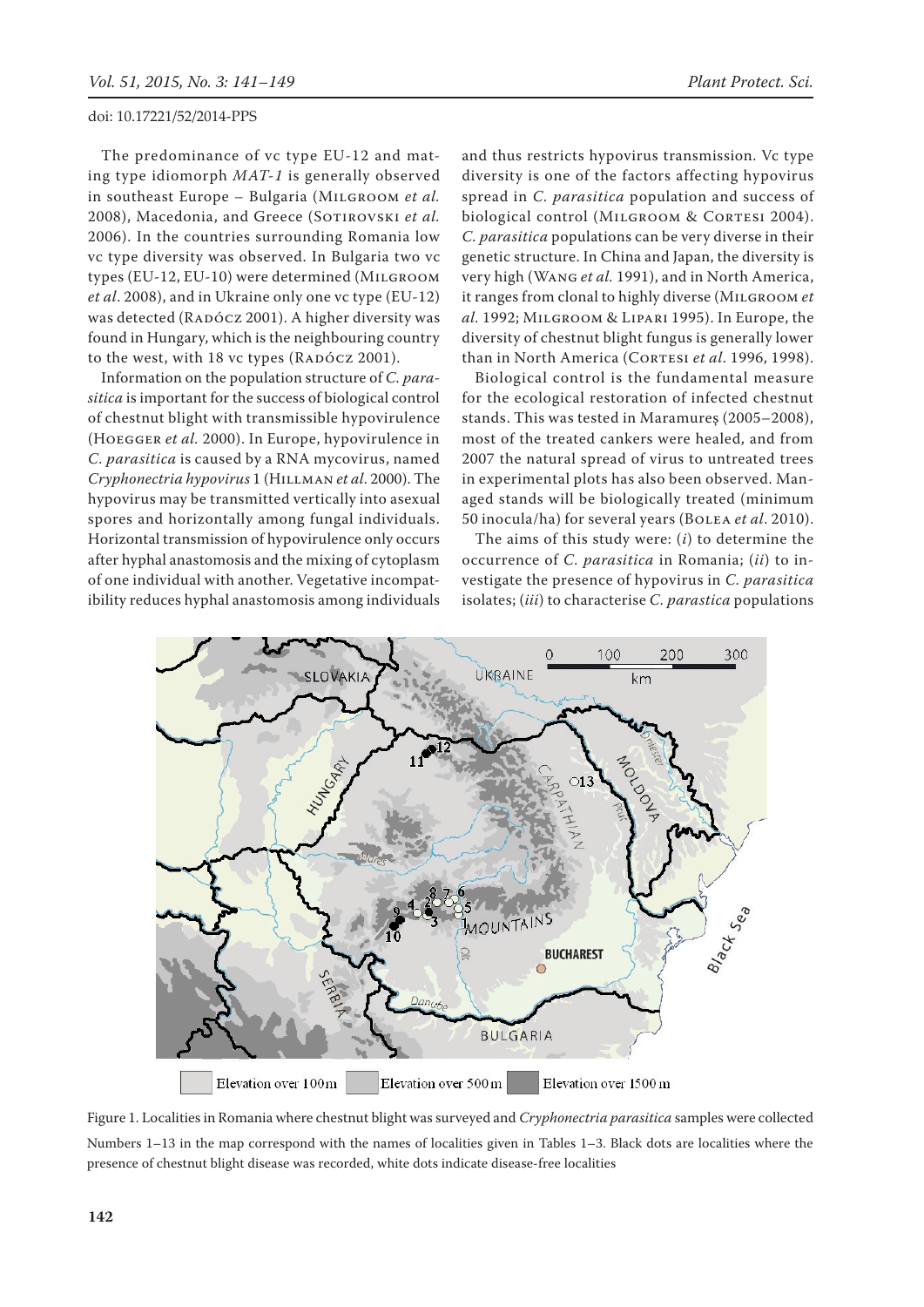in respect to the diversity of vegetative compatibility (vc) types and mating types. This study should significantly contribute to understanding the chestnut blight population in the part of Europe, where data concerning fungal populations are lacking.

# **MATERIAL AND METHODS**

*Study area*. In the years 2011–2012, European chestnut stands in Romania were evaluated for the occurrence of the fungus *Cryphonectria parasitica.* Two geographically separate areas were studied; the first area was located in the Oltenia province in south-western Romania, where ten locations were visited, and the second area was situated in the northern part of the country in the Maramureş province, where two chestnut stands were evaluated. In total, 13 locations of European chestnut were evaluated, including Iasi in the Moldova region (Table 1). At all locations, sampling of *C. parasitica* was performed from chestnut blight cankers using methods reported previously (CORTESI *et al.* 1996). Only one randomly selected canker per tree was sampled. The number of collected samples depended on the size of stand and/or the number of infected trees (range 4–43 per stand). The numbers of examined trees and collected samples are shown in Tables 1 and 2.

The following symptoms were evaluated on trees: dry leaves that remained attached on the trees even after they got dry; distinct colour changes and depressions on the smooth stems and the branches; cracks and peeling of bark; presence of stem and root shoots; the fan-shaped yellow mycelium visible under bark; on the bark surface red-orange stromata of *C*. *parasitica*.

*Fungal isolates*. Bark samples (4–5 cm long) were removed from the margin of chestnut blight cankers using a knife, surface-sterilized in 0.15% NaClO for 20 min and subsequently washed in distilled water. Small pieces of bark tissue (ca  $0.5 \times 0.5$  cm) were

|  | Table 1. Description of investigated localities |
|--|-------------------------------------------------|
|--|-------------------------------------------------|

| No             | Name of locality                            | Coordinates                    | Type of<br>stand    | Age of<br>trees | No. of examinated<br>chestnut trees/oaks | Presence of chestnut<br>blight cankers* |
|----------------|---------------------------------------------|--------------------------------|---------------------|-----------------|------------------------------------------|-----------------------------------------|
| $\mathbf{1}$   | Rm. Vâlcea (SCDP Valcea)                    | 45°8'27.56"N<br>24°22'17.26"E  | orchard             | $4 - 15$        | 330                                      | no                                      |
| $\overline{2}$ | Horezu I - North<br>of the Horezu Monastery | 45°10'28.91"N<br>24°00'31.76"E | forest              | $80 - 120$      | 30                                       | $yes - A$                               |
| 3              | Horezu II - near Horezu<br>Monastery        | 45°10'10.99"N<br>24°00'21.18"E | orchard             | $30 - 350$      | 25                                       | no                                      |
| 4              | Polovragi                                   | 45°11'32.09"N<br>23°47'28.69"E | forest              | $60 - 350$      | 30                                       | no                                      |
| 5              | Dăești                                      | 45°10'19.82"N<br>24°22'54.26"E | orchard             | $80 - 120$      | 11                                       | no                                      |
| 6              | Mânăstirea Turnu<br>- near Călimănești      | 45°17'29.23"N<br>24°18'8.95"E  | orchard +<br>forest | $80 - 150$      | 15                                       | no                                      |
| $\overline{7}$ | Frăsinei                                    | 45°14'22.75"N<br>4°15'44.48"E  | orchard             | $40 - 120$      | 6                                        | no                                      |
| 8              | Bistrița                                    | 45°11'18.07"N<br>4°02'14.82"E  | orchard             | $200 - 350$     | 15                                       | no                                      |
| 9              | Gureni                                      | 45°06'41"N<br>23°02'02"E       | orchard +<br>forest | $25 - 150$      | 20/10                                    | $yes - A$                               |
| 10             | Topesti - Nereaz - Gornovița                | 45°04'21"N<br>22°57'15"E       | orchard +<br>forest | $30 - 350$      | 30                                       | $yes - A$                               |
| 11             | Baia Mare I Valea Roșie-<br>Morgău          | 47°40'19.74"N<br>23°33'27.20"E | forest              | $30 - 150$      | 60/15                                    | $yes - A, H$                            |
| 12             | Baia Mare II Valea Usturoiului              | 47°41'0.68"N<br>23°34'20.85"E  | forest              | $30 - 150$      | 30                                       | $yes - A$                               |
| 13             | Iasi (SCDP Iasi) – Sârca                    | 47°13'50.26"N<br>27°10'47.52"E | isolated<br>trees   | $12 - 15$       | 2                                        | no                                      |

Numbers 1–13 correspond to locations in Figure 1; \*type of cankers at infected localities: A – active, H – hypovirulent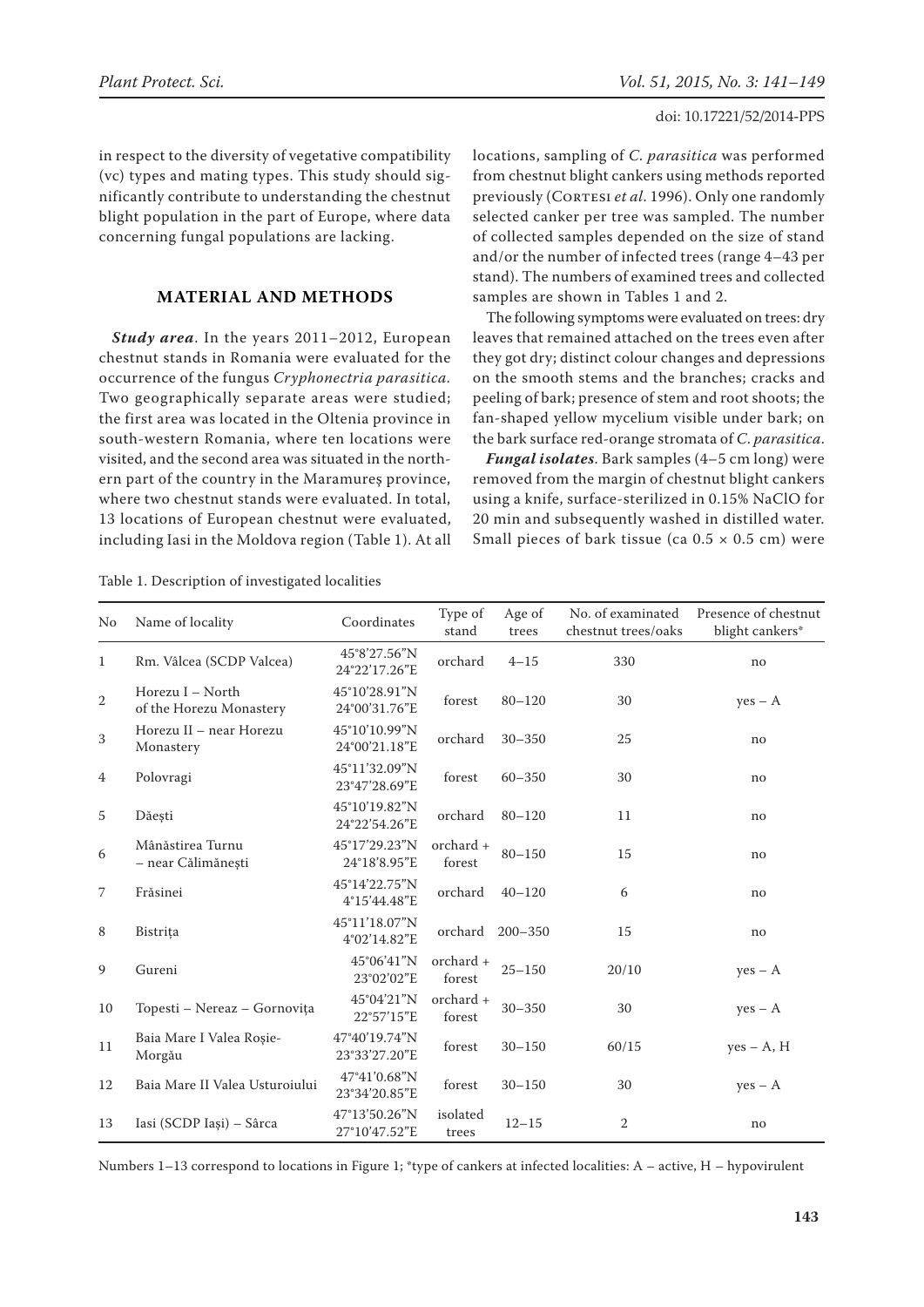placed on 3% malt agar and incubated at 25–27°C in the dark. Each bark sample with fruiting bodies was examined under a binocular microscope for the presence of perithecia.

*Characterization of Cryphonectria parasitica cankers and isolates*. The determination of virulence and the infection of *C. parasitica* with hypovirus were based on visual evaluation of cankers in the field, the morphological features of the colony grown on potato dextrose agar (PDA), the Bavendamm test and hypovirus specific PCR.

The visual evaluation of normal and hypovirulent cankers was performed according to BIRAGHI (1953), Grente (1965), Elliston (1982), and Milgroom and CORTESI (2004). Normal, hypovirus-free strains of *C. parasitica* invade wounds in the bark of chestnut trees, destroy the cambial tissues, and cause cankers that are sunken in appearance. Cankers expand and girdle the stem, killing all parts of the tree distal to the canker. Hypovirus infected individuals cause swollen, superficial cankers (MILGROOM & CORTESI 2004). Sprouting from bark below the infection is either absent or greatly reduced. The bark surface is cracked lengthwise and roughened, in older infections it becomes blackened and broken into smaller scales (ELLISTON 1982). According to GRENTE (1981) and GRENTE and BERTHELAY-SAURET (1969a,b), virulent and hypovirulent isolates of *C. parasitica* are morphologically different in culture and distinguishable to the naked eye: the mycelium of the virulent isolates is white, later turning to yellow or orange-yellow and about 96–140 h after subculturing, abundant, globose red-orange pycnidia are observed. In the hypovirulent isolates, the mycelium remains white and the production of pycnidia is low.

All *C. parasitica* isolates for the assay were incubated at 20–22°C under diffuse daylight on the laboratory bench for 21 days. Isolates with white culture mor-

phology were subjected to the phenol oxidase test and tested for the presence of the hypovirus. The phenol oxidase test was performed on agar medium containing tannic acid as described by RIGLING *et al.* (1989). A dark discolouration of the agar medium was considered as phenol oxidase-positive, which indicated a virulent reaction, whereas no colour change indicated a hypovirulent reaction (RIGLING et al. 1989).

Total RNA was extracted using a NucleoSpin RNA Plant (Macherey-Nagel, Düren, Germany) according manufacturer's protocols. First strand cDNA was synthesised from total RNA using random hexanucleotide primers according to the Super cDNA synthesis kit protocol. PCR was performed using specific primers EP713-5 and R2280 ORFs to amplify part of the ORF A (Allemann *et al*. 1999). The detection of PCR products was visualised on 1% agarose gels.

Both positive and negative controls were used for the determination of hypovirus presence; the same controls were used for visual evaluation of the culture morphology, Bavendamm test and hypovirus detection by conventional PCR. As a negative control the virulent strain EU 12 (SA 16 from European vc tester database; Tonara, Italy) (CORTESI et al. 1998) was used and as a positive control hypovirulent strain R-5 (Rezi, Hungary) (ALLEMANN et al. 1999; RADÓCZ 2001).

*Vegetative compatibility test***.** Isolates of *C. parasitica* were assayed for vc type as described by Cor-TESI et al. (1996). Isolates less than 10 days old were used for vc tests, which were performed on a potato dextrose agar green (PDAg) medium described by Powell (1995). The vc type was assessed after 5–7 days according to the merging/barrage response, using 31 European tester strains of *C. parasitica*  (Cortesi *et al*. 1998).

*Mating type assays*. In total, 78 isolates were assayed for mating type using a PCR assay with primers M1-GS1n and M1-GS3rev for *MAT-1* and primers M2GS3 and

Table 2. List of locations where chestnut blight was recorded, number of collected samples, and presence of fruiting bodies of *Cryphonectria parasitica*

| No. | Locality                       | Year of<br>sampling | No. of samples collected<br>from chestnut/oak | No of successful<br>isolations | Presence of fruiting<br>bodies |
|-----|--------------------------------|---------------------|-----------------------------------------------|--------------------------------|--------------------------------|
| 2   | Horezu I                       | 2011                | 12/0                                          | 12                             | pyc(7)                         |
| 9   | Gureni                         | 2011                | 13/2                                          | 15                             | pyc(3)                         |
| 10  | Topesti                        | 2011                | 15/0                                          | 15                             | pyc(8)                         |
| 11  | Baia Mare I Valea Rosie        | 2012                | 42/1                                          | 43                             | pyc, pt $(6)$                  |
| 12  | Baia Mare II Valea Usturoiului | 2012                | 4/0                                           | 4                              | pyc(2)                         |

Numbers in first column correspond to locations in Figure 1; pyc – pycnidia; pt – perithecia; numbers in parenthesis represent the number of positive bark samples for individual fruiting bodies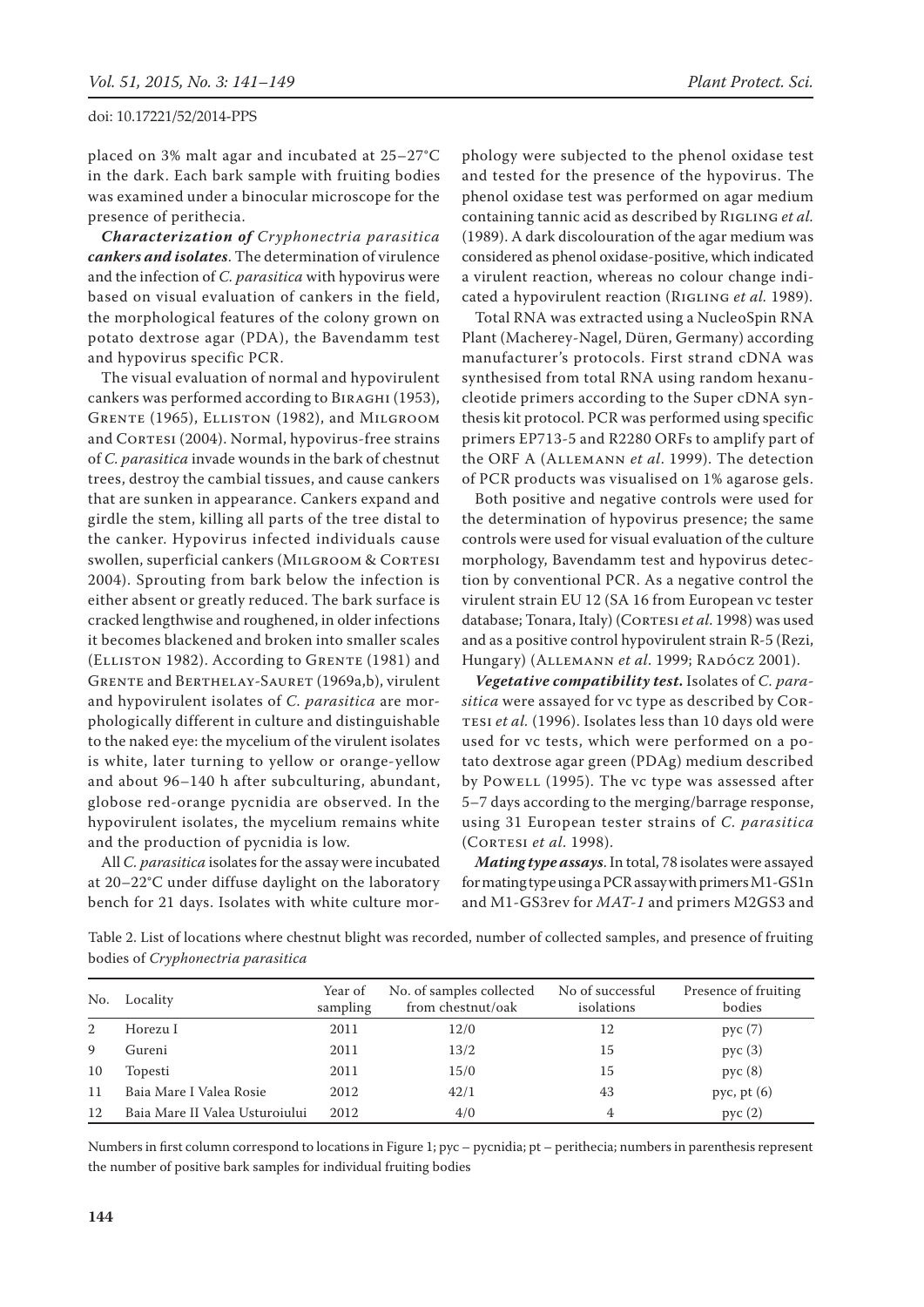gs1-d-1 for *MAT-2*. Isolate culture, DNA preparation, and PCR assays were performed as described previously (Marra 1998 in McGuire *et al*. 2004). Strains of *C. parasitica* from the Swiss Federal Research Institute; WSL, M1297 and M1115, were used as the control strains for *MAT-1* and *MAT-2*, respectively (RIGLING 1995).

# **RESULTS**

*Field survey, material sampling and isolation*. Thirteen localities in Romania were investigated in total (Figure 1 and Table 1). Chestnut blight was found in the following four localities: Horezu, Gureni, Topesti, Baia Mare (two different stands; Valea Roşie-Morgău and Valea Usturoiului) (Table 1). Three localities (Horezu, Gureni, Topesti) are situated in southern Romania and one (Baia Mare) in the north (Figure 1). The symptoms of the disease were observed on *Castanea sativa* and *Quercus petraea* host trees. Apart from chestnuts, infected oaks were recorded only in two localities (Gureni, Valea Roşie-Morgău).

Cankers were observed in different parts of the trees (on branches, stem, and stem basis). The symptoms typical for the chestnut blight disease were noticed. The symptoms on infected oaks were similar to those on chestnut. Because of the strongly wrinkled bark, the cankers were difficult to recognise on oaks. But the presence of fruiting bodies of the fungus and mycelium under the peeled bark allowed the identification of the disease.

Based on canker morphology, both virulent and hypovirulent cankers were observed. The observed hypovirulent cankers were not only treated healing

cankers, but also naturally hypovirulent. Virulent cankers were present at all localities with the presence of chestnut blight but hypovirulent cankers were only recorded at one locality at Baia Mare stand Valea Roşie-Morgău.

During the studied period, 89 samples from affected trees were collected (86 from chestnuts; 3 from oaks). All collected samples were identified as *C. parasitica*, based on symptoms and microscopic investigation of fruiting bodies and all yielded the isolate of this fungus.

The bark samples from infected trees with stromata were examined for the presence of pycnidia and perithecia; pycnidia were observed in all samples, but perithecia were only present at Baia Mare (only in the stand Valea Roşie-Morgău) (Table 2).

*Characteristics of C. parasitica isolates*. At the beginning of culturing, all isolates had white mycelium. Subsequently, the majority of the isolates turned light yellow or orange-yellow and some weeks later, to red-orange and sporulated abundantly. All isolates from the Horezu, Gureni, Topesti, Baia Mare Valea Usturoiului sites had the orange culture morphology described by GRENTE (1981) and based on this phenotype, they were considered to be hypovirus-free. In twelve isolates from the locality Baia Mare Valea Roşie-Morgău mycelium remained white or creamy in colour with little or no sporulation. According to the visual evaluation of culture morphology these twelve isolates were considered to be putatively hypovirus-infected.

In phenol oxidase activity two isolates produced no colour reaction when grown on tannic acid medium, the other white and creamy isolates showed a moderate or strong phenol oxidase reaction.

| No    | Name of locality           |    | Vc type |                 |       | Mating type  |         |  |
|-------|----------------------------|----|---------|-----------------|-------|--------------|---------|--|
|       |                            | N  | EU 12   | EU <sub>2</sub> | N     | $MAT-1$      | $MAT-2$ |  |
| 2     | Horezu I                   | 12 | 12      | $\mathbf{0}$    | 12    | 12           | 0       |  |
| 9     | Gureni                     | 15 | 15      | $\Omega$        | $14*$ | 11           | 4       |  |
| 10    | Topesti                    | 15 | 15      | $\Omega$        | 14    | 13           |         |  |
| 11    | Baia Mare I Valea Rosie    | 43 | 42      |                 | $34*$ | 13           | 28      |  |
| 12    | Baia Mare II Valea Usturoi | 4  | 4       | $\Omega$        | 4     | $\mathbf{0}$ | 4       |  |
| Total |                            | 89 | 88      |                 | 78    |              |         |  |

Table 3. Distribution of vegetative compatibility (vc) types and mating types of *Cryphonectria parasitica* samples

Numbers in the first column correspond to locations in Figure 1; \*1 isolate in location Gureni (G7) and 7 isolates in location Baia Mare (BM4, BM7, BM10, BM15, BM19, BM34, BM42) were MAT 1/2 putative heterokaryons for mating type (McGuire *et al*. 2004), were counted for both *MAT-1* and *MAT-2*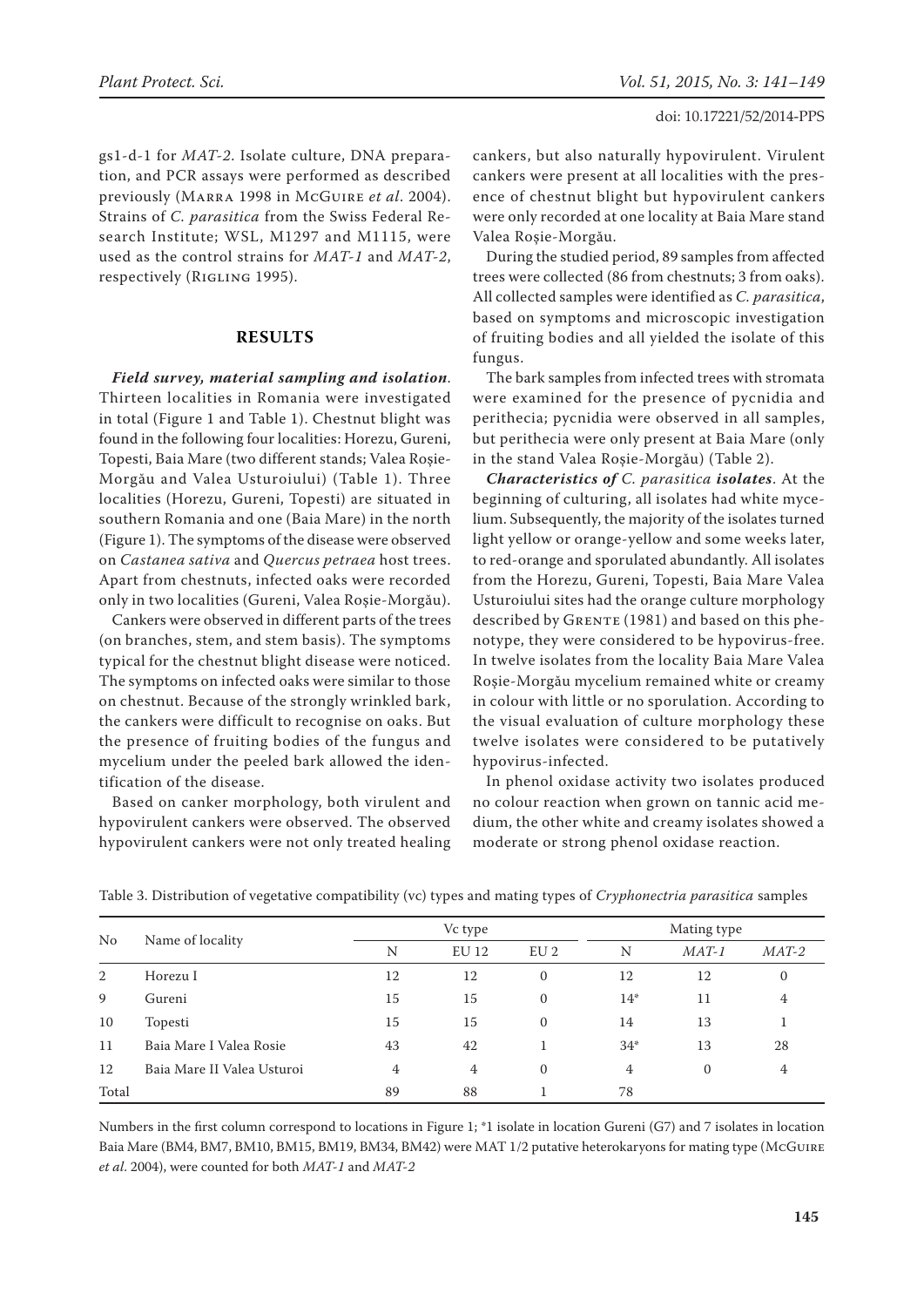Total RNA was extracted from 78 *C. parasitica* isolates from all studied sites and used to generate cDNA. The presence of *Cryphonectria hypovirus* 1 was tested by PCR using specific primer pairs for the hypovirus. No isolate amplified a PCR product of expected size.

*Vegetative compatibility (vc) test and vc type diversity*. Each isolate was assigned unambiguously to a vc type. Among the examined set of 89 isolates, two vc types (EU-12 and EU-2) were detected (Table 3). All isolates except for one belonged to the vc type EU-12. Only one isolate collected from the Baia Mare stand Valea Roşie-Morgău was compatible with the EU-2. No vc type diversity was observed from southern Romania and in the north, more than one vc type was only detected in one location.

*Mating type.* In total, 78 *C. parastica* isolates (87% of all isolates) were assayed for mating type. Both mating type idiomorphs (*MAT-1* and *MAT-2*) were identified. Both of them were detected within a single isolate from Gureni (isolate G7) and in seven isolates from Baia Mare (BM4, BM7, BM10, BM15, BM19, BM34, BM42). The predominance of *MAT-1* (24 from 40 isolates) was detected in three locations in southern Romania, whereas *MAT-2* predominated in the north, in the stands around Baia Mare.

## **DISCUSSION**

The diversity of *C. parasitica* in Romania is among the lowest reported for this species. Almost all isolates were of vc type EU-12 (98.9%). Mating type determination indicates the presence of both idiomorphs, *MAT-1* and *MAT-2*; mating type ratios differed significantly from a 1 : 1 distribution in all studied locations. Hypovirulent cankers were reported only at one locality (Baia Mare), but the presence of *Cryphonectria* hypovirus was not confirmed by PCR assay.

Clonality appears to be a common feature of *C. parasitica* outside the major disease areas (Hoegger *et al.* 2000). In Bosnia-Herzegovina, only one vc type was detected in the eastern region, which was compatible with EU-12. This vc type is also dominant in the southwestern parts of the country (TRESTIC *et al.*) 2001). In Ukraine, all isolates (from five locations) were assigned to vc type EU-12 (RADÓCZ 2001). Only one vc type (EU-12), which is dominant all over the country, was found in northern Greece (Perlerou & Diamandis 2006). The vc type EU-12 is also the

only or the dominant type among *C. parasitica* populations in southeastern and eastern Slovakia, which is the geographical northern border of chestnut blight occurrence (ADAMČíKOVÁ et al. 2006, 2012; Juhásová *et al*. 2006).

Likewise, in North America, geographically disjunctive founder populations of *C. parasitica* outside the natural range of chestnuts have also a lower genotypic diversity than populations in the centre of the host populations (Liu *et al.* 1996; McGuire *et al.* 2005).

Both mating type idiomorphs, with a predominance of *MAT-1*, were detected in northern Romania in a previous study (Milgroom *et al.* 2008). In the joint stand in previous and present study (Baia Mare Valea Rosie) *MAT-2* was also detected. However, idiomorph *MAT-1* was dominant in southern Romania. These locations are closer to the Bulgarian border, on the southeast slope of the Carpathian Mountains and there are no geographical barriers that limit migration. The dominant vc type in north Bulgaria is EU-12 and only idiomorph *MAT-1* was recorded (Milgroom *et al.* 2008). The populations in southern Romania are similar to those in the rest of south-eastern Europe. We speculate that the disease was introduced there from northern Bulgaria. Other possible sources of disease in southern Romania might be seedlings transported from the north of the country (personal communication with local forestry people), where the disease first occurred and the same vc type (EU-12) and mating type *MAT-1* (Milgroom *et al.* 2008) were dominant. The origin of the mating type *MAT-2*, which was found at a low frequency in two of the southern populations, is not known but it could have emerged by selfing, which would result in the production of progeny of both mating types (Hoegger *et al*. 2000).

Eight isolates were *MAT-1/2* and might represent heterokaryons for mating type (McGuire *et al.* 2004, 2005). Similarly, Milgroom *et al*. (2008) detected both mating type idiomorphs in the same stand in Baia Mare, Valea Rosie-Morgău. This can be explained by recombination at the MAT locus; mating type heterokaryons have been commonly found in *C. parasitica* in the USA (Milgroom *et al.* 2008).

In a population with frequent sexual reproduction, it is expected to find a mating type ratio approaching 1 : 1 (Hoegger *et al.* 2000). Only in the Baia Mare, Valea Rosie-Morgău location the mating type ratio was the closest to this and this was the only stand where sexual fruiting bodies were detected. The dominance of one mating type in all other populations clearly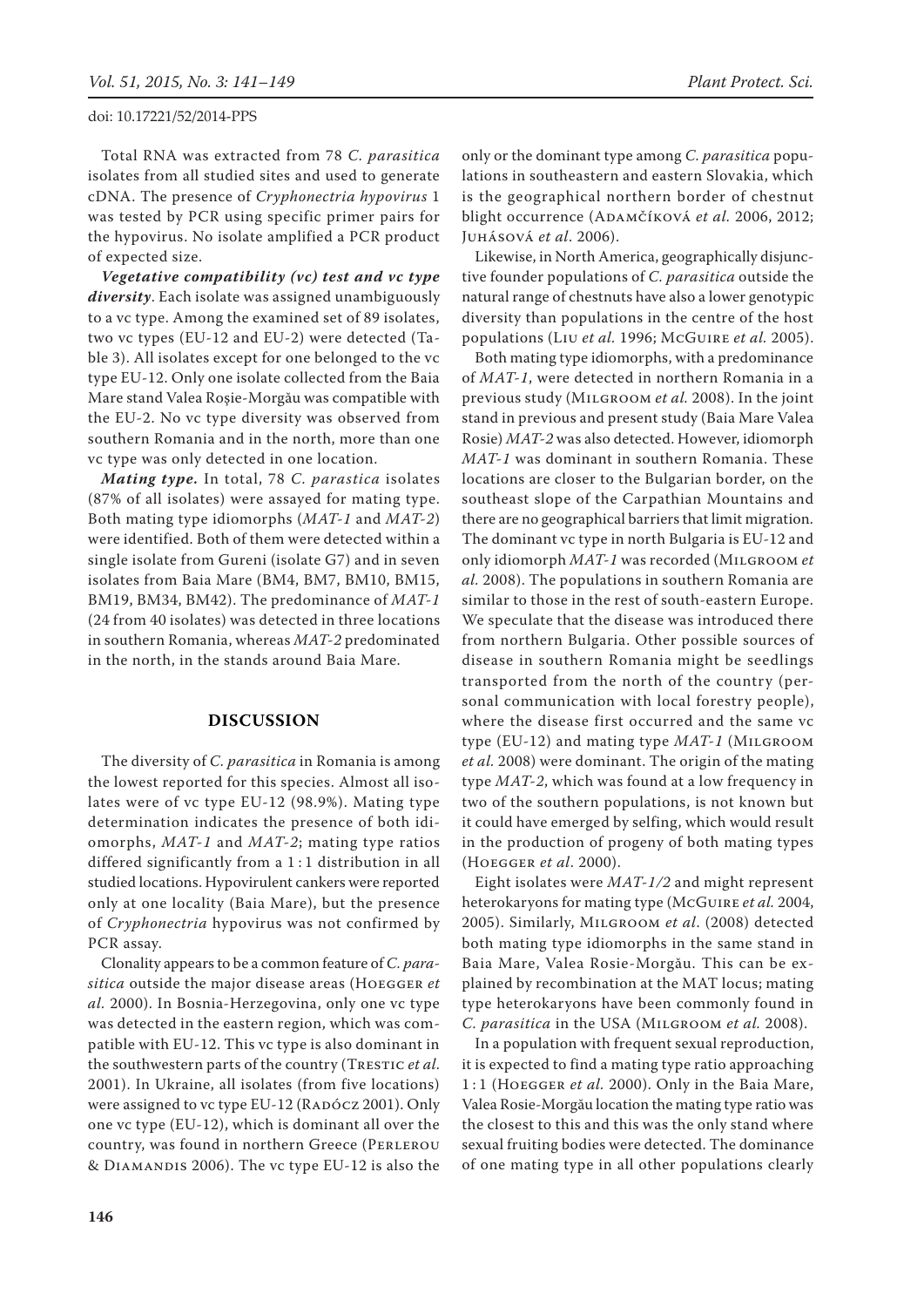indicates the importance of asexual reproduction in the studied populations; sexual reproduction played only a minor role, if any, in these populations.

The results suggest and confirm that *C. parasitica*  is disseminated almost exclusively by asexual conidia or mycelial fragments after its introduction into chestnut trees. Nevertheless, the potential for sexual reproduction exists in two other populations (Gureni, Topesti), where both mating types are present.

Clonal populations with little or no diversity within vegetative incompatibility should be ideal candidates for biological control (Liu *et al.* 2000). Based on laboratory studies (LIU & MILGROOM 1996; CORTESI *et al.* 2001), vegetative incompatibility is thought to be a major constraint on the spread of hypoviruses in the field (Anagnostakis *et al.* 1986; Milgroom 1999). The incidence of the hypovirus in southeastern Europe is variable and in most locations it is low (Gurer *et al.* 2001; Sotirovski *et al*. 2006). Variation might represent the lack of introduction of viruses to some locations, where they might potentially spread rapidly in clonal populations once they are introduced (Milgroom *et al.* 2008). The time between the introduction of *C. parasitica* and the natural appearance of the hypovirus in Europe is about 20 to 30 years (Robin & Heiniger 2001).

The *C. parasitica* populations in southern Romania were all virulent, based on the cankers and isolate morphology and hypovirus specific PCR. Only at one locality in northern Romania (Baia Mare) both virulent and hypovirulent cankers (based on canker morphology) were recorded. Few isolates showed white culture morphology and the phenol oxidase test indicated hypovirulent reactions for two isolates. Culture morphology and phenol oxidase activity can give a broad idea about hypovirulence but it did not always indicate the presence of hypovirulence (Akilli *et al.* 2013). However it does not provide any other information about the hypoviruses (Akilli *et al*. 2013). In our study the PCR assays were negative in all cases. We expected the hypovirus presence at least in two isolates (according phenol oxidase tests). The results may suggest that the hypovirus is present in these isolates but its concentrations are below the detection limits when using the PCR assay. At location Baia Mare, where the white isolates were determined, the experimental inoculation of hundreds of virulent cankers was performed during four years (2005–2008) (Bolea *et al*. 2010). For the experiments, two Greek strains from Forest Research Institute Thessaloniki were used for conversion of

Romanian strains to hypovirulent, which have been used for field treatments (Chira *et al.* 2005). Most of the treated cankers were healed; the efficiency of canker healing was 70–90%, depending on canker size (Bolea *et al*. 2010). The natural spread of the hypovirus to untreated trees in experimental plots was also observed starting from 2007 (Bolea *et al*. 2010). The hypovirus established only in one stand and appeared to spread slowly in the *C. parasitica* population in this area because it was detected only in a stand where the treatment was performed and was detected neither in other evaluated locations nor in the geographically closest stands. Therefore, it might be appropriate to treat more stands with hypovirulent isolates, to promote hypovirulence in all stands where chestnut blight occurs, which might have a positive impact on the recovery of chestnut stands. Sexual reproduction and a potential increase in vc type diversity could create an obstacle for biological control and spread of the hypovirus. Therefore, frequent monitoring of vc type diversity and hypovirus spread is advisable.

#### **References**

- Adamčíková K., Juhásová G., Kobza M. (2006): Genetic diversity of *Cryphonectria parasitica* population in the Štiavnicko-krupinská subpopulation in Slovakia. Plant Protection Science, 42: 119–124.
- Adamčíková K., Kobza M., Bolvanský M., Ondrušková E. (2012): Spread and population structure of *Cryphonectria parasitica* in a young chestnut orchard in Slovakia. Central European Journal of Biology, 7: 267–274.
- Akilli S., Ulubas Serce C., Katircioglu Y.Z., Maden S., Rigling D. (2013): Characterization of hypovirulent isolates of the chestnut blight fungus, *Cryphonectria parasitica* from the Marmara and Black Sea regions of Turkey. European Journal of Plant Pathology, 135: 323–334.
- Allemann C., Hoegger P., Heiniger U., Rigling D. (1999): Genetic variation of *Cryphonectria* hypoviruses (CHV1) in Europe assessed using restriction fragment length polymorphism (RFLP) markers. Molecular Ecology, 8: 843–854.
- Anagnostakis S.L., Hau B., Kranz J. (1986): Diversity of vegetative compatibility groups of *Cryphonectria parasitica* in Connecticut and Europe. Plant Disease, 70: 536–538.
- Bolea V., Chira D., Chira F., Mantale C., Vasile D. (2010): Reconstructia ecologica a castanisurilor din Romania afectate de cancerul scoartei. Revista de Silvicultura si Cinegetica, 25: 15–21.
- Bolea V., Mihalciuc V., Chira D., Bud N., Pop V. (1995): Cancerul de scoarţă al castanului cauzat de *Cryphonectria*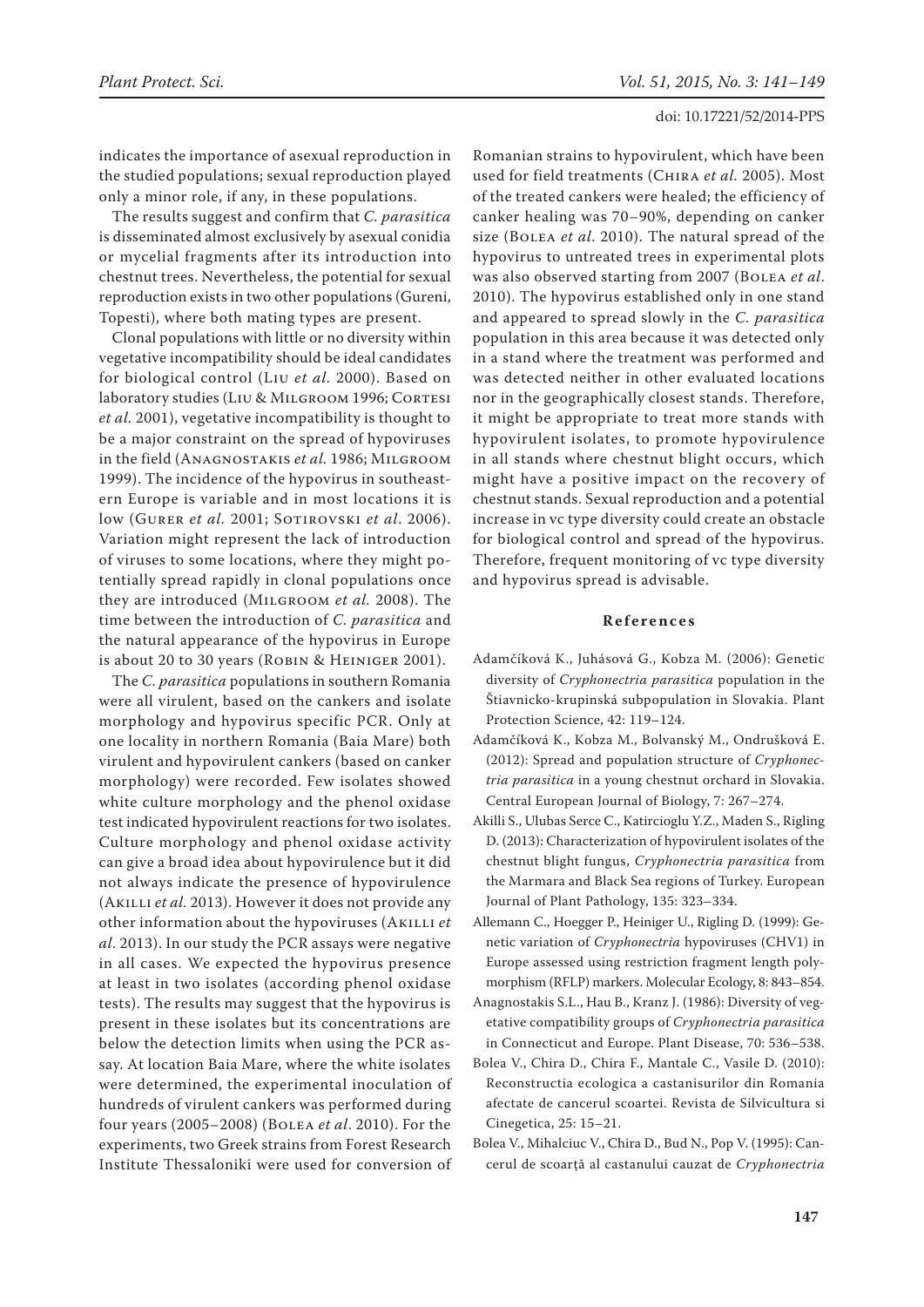*parasitica* (Murrill.) Barr in plantajul de la Valea Borcutului, Ocolul Silvic Baia Mare. Revista Pădurilor, 1: 24–29.

- Botu M. (2010): Sweet chestnut situation in Romania. Acta Horticulturae (ISHS), 866: 511–515.
- Biraghi A. (1953): Ultariori notzie sulla resistenza di *Castanea sativa* Mill. nei conforti di *Endothia parasitica* (Murr.) And. Bolletino della Stazione di Patologia vegetale di Roma, 11: 149–157.
- Chira D., Chira F., Bolea V., Mantale C., Maris V. (2005): Biologic control of *Cryphonectria parasitica*. Revista de Silvicultura si Cinegetica, 10: 77–85.
- Cortesi P., Milgroom M.G., Bisiach M. (1996): Distribution and diversity of vegetative compatibility types in subpopulations of *Cryphonectria parasitica* in Italy. Mycological Research, 100: 1087–1093.
- Cortesi P., Rigling D., Heiniger U. (1998): Comparison of vegetative compatibility types in Italian and Swiss subpopulations of *Cryphonectria parasitica*. European Journal of Forest Pathology, 28: 167–176.
- Cortesi P., McCulloch C.E., Song H., Lin H., Milgroom M.G. (2001): Genetic control of horizontal virus transmission in the chestnut blight fungus, *Cryphonectria parasitica*. Genetics, 159: 107–118.
- Elliston J.E. (1982): Hypovirulence. Advances in Plant Pathology, 1: 1–33.
- Florea S., Popa I. (1989): Diseases of the edible chestnut reported in the fruit growing area of Baia Mare. Cercetarea ştiinţifică in slujba producţiei pomicole 1969–1989, Bucureşti: 365–372.
- Grente J. (1965): Les formes hypovirulentes d'*Endothia parasitica* et les espoirs de lutte contre le chancre du châtaignier. Comptes Rendus de l'Académie d'Agriculture de France, 51: 1033–1037.
- Grente J. (1981): Les variants hypovirulents de l'*Endothia parasitica*, et la lutte biologique contre le chancre du chataignier. Clermont Ferrand, Institute National Recherche Agronomique.
- Grente J., Berthelay-Sauret S. (1969a): L'hypovirulence exclusive, phénomène originalen pathologie végétale. Compte rendu hebdomadaire des séances de l'Académie des sciences, D 268: 2347–2350.
- Grente J., Berthelay-Sauret S. (1969b): L'hypovirulence exclusive, est-elle controlée par des déterminants cytoplasmiques? Compte rendu hebdomadaire des séances de l'Académie des sciences, D 268: 3173–3176.
- Gurer M., Ottaviani M.P., Cortesi P. (2001): Genetic diversity of subpopulations of *Cryphonectria parasitica* in two chestnut growing regions in Turkey. Forest Snow and Landscape Research, 76: 383–386.
- Hillman B.I., Fulbright D.W., Nuss D.L., Van Alfen N.K. (2000): *Hypoviridae*. In: van Regenmortel M.H.V. et al.

(eds): Virus Taxonomy. 7<sup>th</sup> Report of the International Committee for the Taxonomy of Viruses. New York, Academic Press: 515–520.

- Hoegger P.J., Rigling D., Holdenrieder O., Heiniger U. (2000): Genetic structure of newly established populations of *Cryphonectria parasitica*. Mycological Research, 104: 1108–1116.
- Juhásová G., Kobza M., Adamčíková K., Maxim L., Radócz L. (2006): The first record of *Cryphonectria parasitica* in the East Slovakia subregion. Folia Oecologica, 33: 37–40.
- Liu Y.C., Milgroom M.G. (1996): Correlation between hypovirus transmission and number of vegetative incompatibility (vic) genes different among isolates from a natural population of *Cryphonectria parastica*. Phytopathology, 86: 79–86.
- Liu Y.C., Cortesi P., Double M.L., MacDonald W.L., Milgroom M.G. (1996): Diversity and multilocus genetic structure in populations of *Cryphonectria parasitica*. Phytopathology, 86: 1344–1351.
- Liu Y.C., Durrett R., Milgroom M.G. (2000): A spatiallystructured stochastic model to simulate heterogeneous transmission of viruses in fungal populations. Ecological Modelling, 127: 291–308.
- McGuire I.C., Marra R.E., Milgroom M.G. (2004): Matingtype heterokaryosis and selfing in *Cryphonectria parasitica*. Fungal Genetics and Biology, 41: 521–533.
- McGuire I.C., Davis J.E., Double M.L., MacDonald W.L., Rauscher J.T., McCawley S. (2005): Heterokaryon formation and parasexual recombination between vegetatively incompatible lineages in a population of the chestnut blight fungus, *Cryphonectria parasitica.* Molecular Ecology, 14: 3657–3669.
- Milgroom M.G. (1999): Viruses in fungal populations. In: Worrall J.J. (ed.): Structure and Dynamics of Fungal Populations. Dordrecht, Kluwer Academic Publishers: 283–305.
- Milgroom M.G., Cortesi P. (2004): Biological control of chestnut blight with hypovirulence: a critical analysis. Annual Review of Phytopathology, 42: 311–338.
- Milgroom M.G., Lipari S.E. (1995): Population differentiation in the chestnut blight fungus, *Cryphonectria parasitica*, in eastern North America. Phytopathology, 85: 155–160.
- Milgroom M.G., Lipari S.E., Powell W.A. (1992): DNA fingerprinting and analysis of population structure in the chestnut blight fungus, *Cryphonectria parasitica*. Genetics, 131: 297–306.
- Milgroom M.G., Sotirovski, K., Spica D., Davis J.E., Brewer M.T., Milev M. (2008): Clonal population structure of the chestnut blight fungus in expanding ranges in southeastern Europe. Molecular Ecology, 17: 4446–4458.